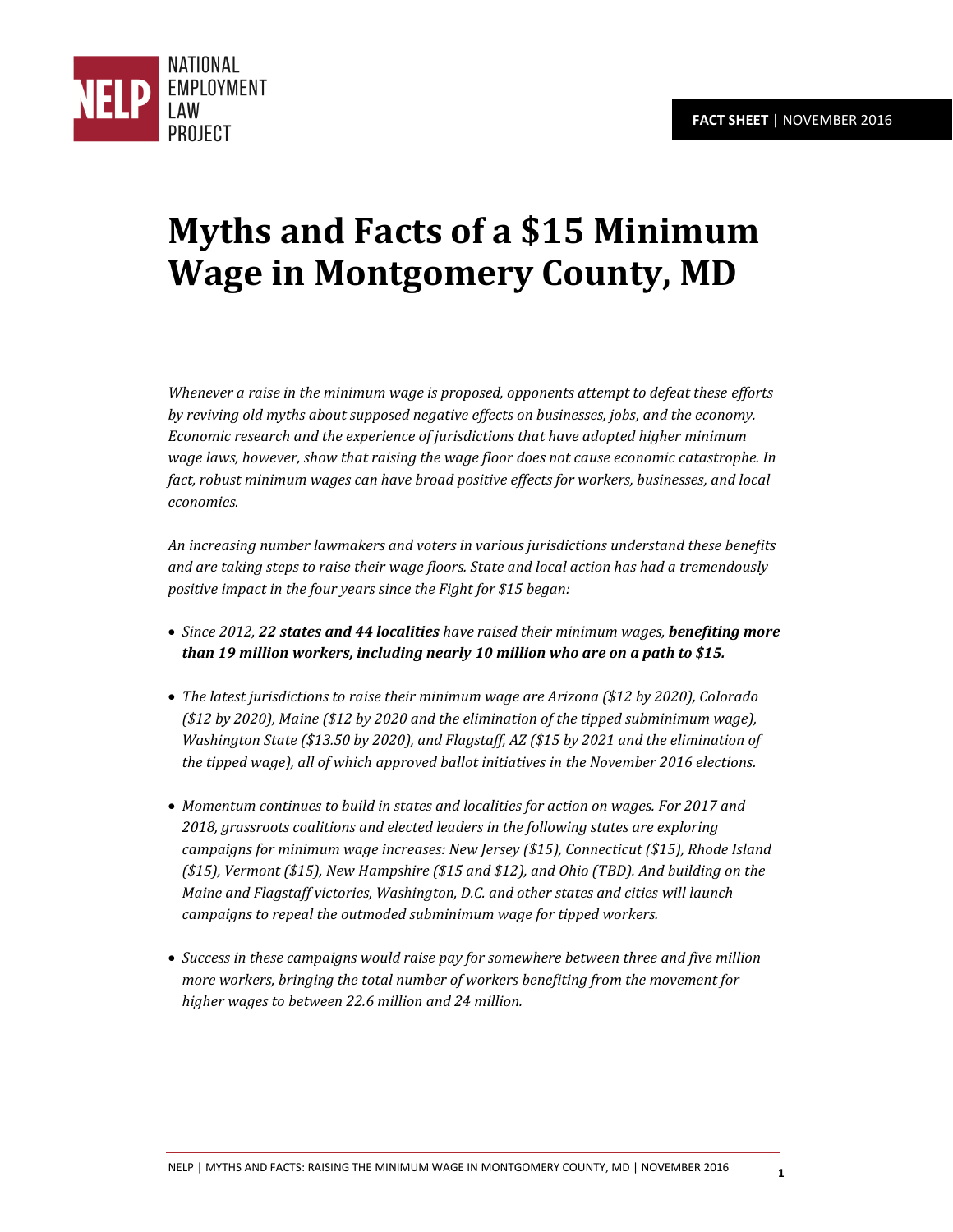#### **MYTH: Businesses warn they cannot adjust to a \$15 minimum wage FACT: On the contrary, experts and businesses agree \$15 is manageable**

- State-of-the-art modeling of the impact of a \$15 minimum wage conducted by University of California economists for Los Angeles, CA found that, if phased in gradually over five years, a \$15 wage would be manageable for employers and would raise business operating costs just 0.9 percent by 2019.1 Even smaller impacts (between 0.2 and 0.5 percent) were projected for Santa Clara, San Jose, and Contra Costa counties.<sup>2</sup>
- The University of California analyses also projected that these very modest increases in operating costs would be offset by lower staff turnover and increased productivity and spending by workers receiving higher wages. As a result, any net negative impact on jobs would be negligible.<sup>3</sup>
- A diverse range of business leaders confirm that transitioning to a \$15 minimum wage is entirely feasible. For example, Cheryl Bachelder, CEO of Popeye's Louisiana Kitchen, recently told CNN, "Everybody in retail is dealing with an increase in minimum wage. We will adjust to increased costs just like we have before. Life will go on. There's been too much hubbub about it."<sup>4</sup>

#### **MYTH: Economists believe that a \$15 minimum wage is too high FACT: Hundreds of economists have endorsed a \$15 minimum wage**

- More than 200 economists have endorsed a \$15 federal minimum wage by 2020, finding that raising the minimum to \$15 an hour "will be an effective means of improving living standards for low-wage workers and their families and will help stabilize the economy. The costs to other groups in society will be modest and readily absorbed." 5
- Two careful studies—one by researchers at the University of Massachusetts and a second by researchers at the Purdue School of Hospitality and Tourism Management—both show that fast-food restaurants will be able to accommodate a \$15 minimum wage through significant savings from reduced staff turnover and small price increases not much greater than recent experience.<sup>6</sup>

## **MYTH: There would be few benefits to a \$15 minimum wage FACT: Analysis shows benefits for workers, businesses, and the economy**

- According to analysis of Bureau of Labor Statistics data, up to 107,000 workers in Montgomery County could benefit from a minimum wage increase to \$15 per hour.<sup>7</sup>
- The majority of these workers are employed in low-wage occupations, such as sales, food preparation, building and grounds cleaning and maintenance, personal care, and health care support.8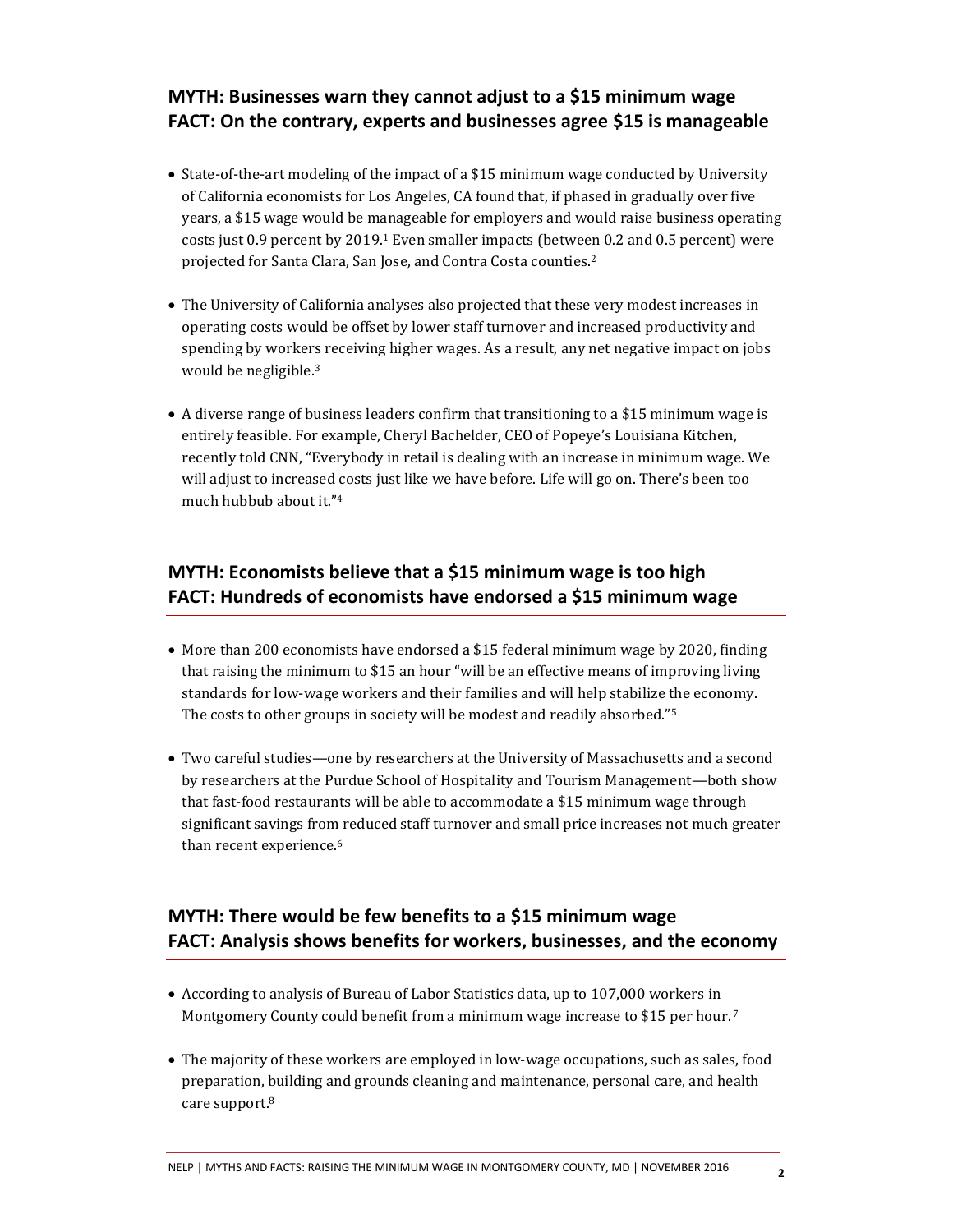- It is not only workers in Montgomery County, but also businesses—in particular, small businesses that cater to low-wage workers—and the county's economy in general that would benefit from a minimum wage increase to \$15 per hour. The higher minimum wage would put more money into the pockets of struggling households, who are likely to spend it right away, often at local businesses to buy basics necessities and even a few small luxuries, such as dinner at a local restaurant, an extra pair of jeans, or fresh fruit from the farmer's market.
- The increased consumption allowed by higher wages has the effect of boosting demand for goods and services<sup>9</sup> and keeping money circulating in the economy, creating a virtuous cycle that benefits a broad constituency.<sup>10</sup>

#### **MYTH: A \$15 minimum wage would be unsustainable for small businesses FACT: Past experience does not show a disadvantage to small businesses**

- The experience of jurisdictions phasing in \$15 minimum wage laws does not show a disadvantage to small businesses. In fact, the wage-floor increases level the playing field for small businesses, who have to compete with large businesses for the most talented employees.
- In reality, it is large companies, not mom-and-pop businesses, that employ most workers earning less than \$15. For example, in Montgomery County and throughout Maryland, large retailers (with 500 or more workers) employ 65.4 percent of all retail workers in the state, but pay 24.3 percent below the average for smaller businesses.<sup>11</sup>
- Data show that on average, smaller retailers in Maryland pay \$30,286 annually, which translates to \$14.56 per hour for full-time, year-round work. In comparison, large retailers pay significantly less: \$22,930 annually, or \$11.02 hourly.12 By adopting a \$15 minimum wage, Montgomery County would ensure that smaller businesses are not put at a competitive disadvantage relative to larger businesses.
- Most small businesses are service industry businesses such as dry cleaners, convenience stores, and diners that serve local customers. When the minimum wage goes up, they are placed on the same playing field as their larger competitors and can gradually adjust their prices to cover the cost without being put at a disadvantage.
- Past experience with minimum wage increases in various jurisdictions and the recent experiences in cities like San Francisco, San Jose, and Seattle with significant minimum wage increases bear this out. There is no evidence that transitioning to higher wages has hurt small businesses or changed the mix of large and small businesses.13 (For more, see below, "Myth: In jurisdictions with \$15 minimum wages, businesses are closing.")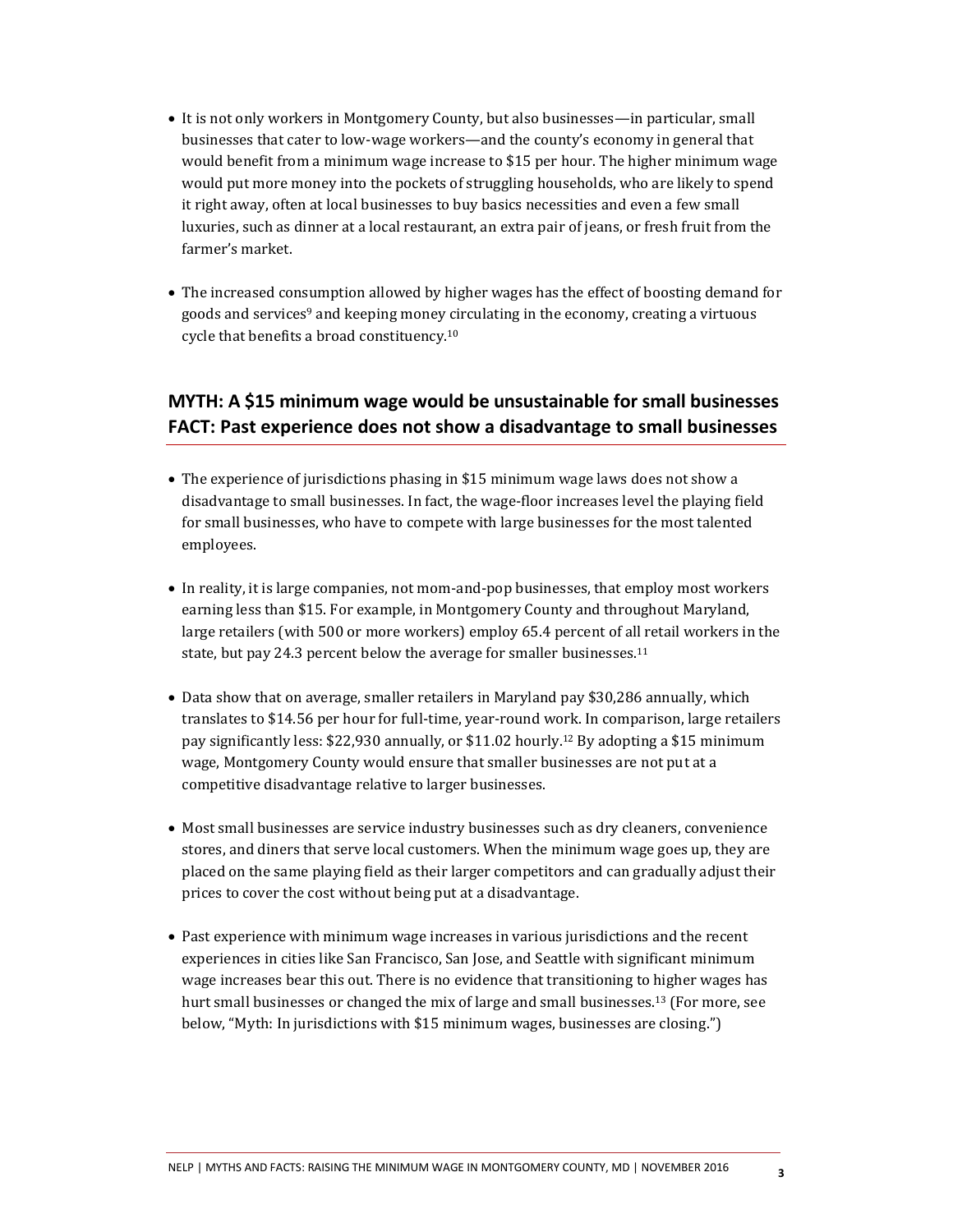#### **MYTH: Most low-wage workers are teens who don't need a living wage FACT: Most affected workers are adults; at least 1 in 4 are parents**

- An analysis of the impact of a \$12 federal minimum wage shows that the overwhelming majority of workers in Maryland (90.4 percent) who would benefit from this increase are adults 20 years or older, and nearly 66.2 percent are over the age of 25. Just 9.6 percent are teenagers.<sup>14</sup>
- One in four affected workers (24.9 percent) are parents to dependent children.15A majority (57 percent) are women, and 59.5 percent are workers of color, including 31.4 percent who are African American.<sup>16</sup>
- Nearly 60 percent of affected workers work full time, and 47.1 percent have some level of post-secondary education. In fact, 16.1 percent have at least bachelor's degrees, and 6.1 percent have associate's degrees.<sup>17</sup>
- These data prove that the overwhelming majority of low-wage workers are adults, not teens, and that an increase in the minimum wage would generally benefit workers who are responsible for themselves or for young children.

#### **MYTH: \$15 minimum wage is excessive for Montgomery County FACT: Cost-of-living analysis shows that even single workers need \$15**

- Cost-of-living data show that in the Maryland suburbs of Washington D.C., which includes Montgomery County, single workers without family responsibilities already need at least \$19.92 by 2020 just to cover the basics. Workers raising just one child will need even more (\$30.96).<sup>18</sup>
- The fact is that virtually everywhere in Maryland, households need a living wage of \$15 or more to put food on the table, pay rent or mortgage, afford public transit or gasoline to get to and from work, purchase medicine, and provide for other basic necessities.

#### **MYTH: Economists say that raising the minimum wage leads to job losses FACT: Economic research shows no discernable impact on employment**

- Opponents often claim that minimum wage increases lead to job losses and hurt rather than help workers. The bulk of the most rigorous research on the minimum wage, however, shows that raising the wage floor boosts incomes with little impact on employment.
- As *Bloomberg News* summarized it, "[a] wave of new economic research is disproving those arguments about job losses and youth employment. Previous studies tended not to control for regional economic trends that were already affecting employment levels, such as a manufacturing-dependent state that was shedding jobs. The new research looks at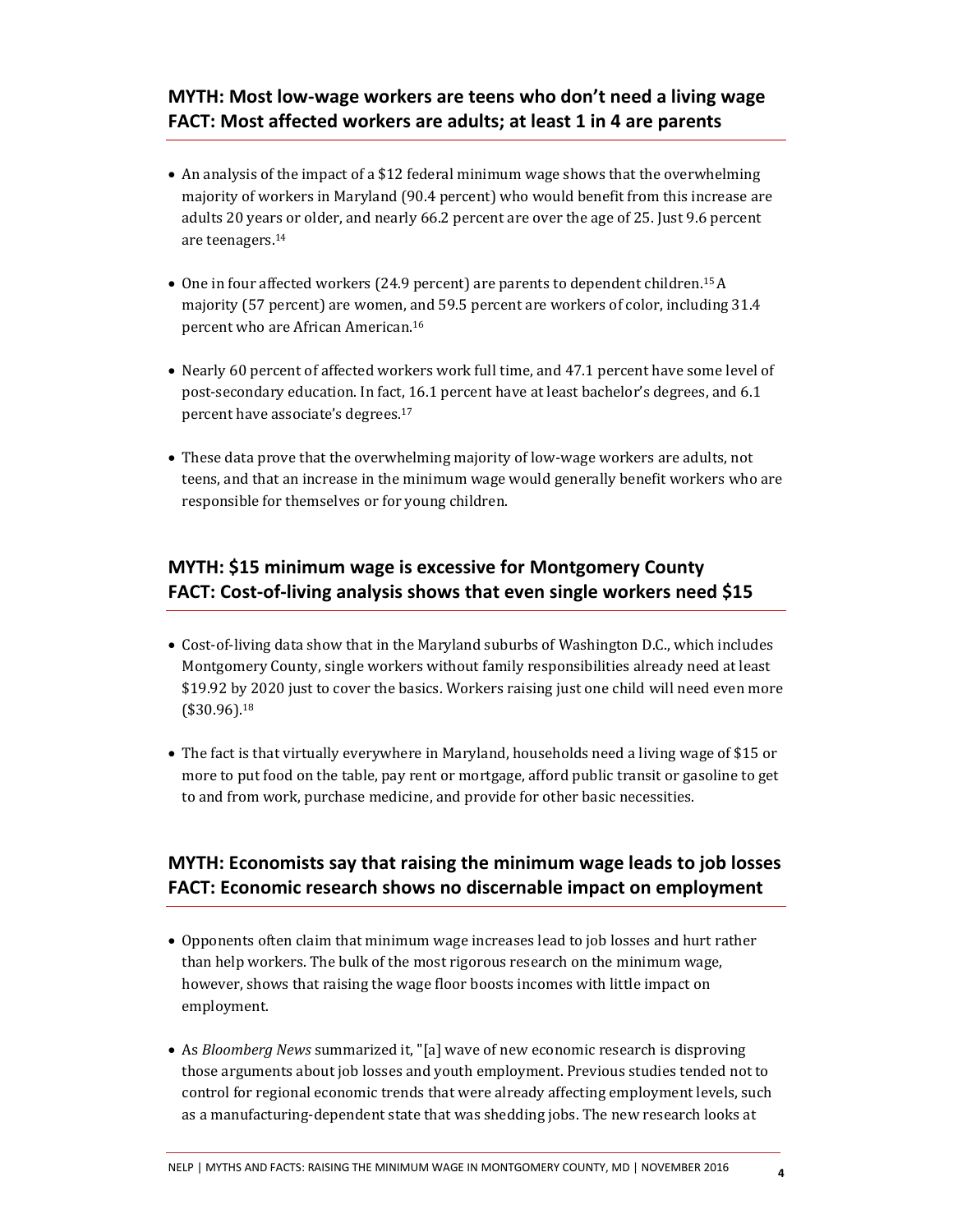micro-level employment patterns for a more accurate employment picture. The studies find minimum-wage increases even provide an economic boost, albeit a small one, as strapped workers immediately spend their raises." 19

 This is best illustrated by "meta-studies" that survey and aggregate the findings of scores of minimum wage studies. Two leading meta-studies by economists Hristos Doucouliagos and T.D. Stanley (2009) and Dale Belman and Paul Wolfson (2014) show that most recent studies find that minimum wage increases have little to no effect on employment levels.<sup>20</sup> **Figure 1**, below, illustrates this clearly: findings of job losses or gains ("elasticity") are clustered close to zero, meaning almost no impact on employment. It also shows that the most rigorous studies (those higher up on the vertical axis) found zero effect on jobs.



- Analyses by opponents, such as those of David Neumark and William Wascher, projecting significant job losses from any minimum wage are not reliable because they use outdated research methods that produce inaccurate results.<sup>22</sup>
- The studies' opponents rely on the claim that even small minimum wage increases, like the ones Montgomery County approved in 2013 and Maryland approved in 2014, have killed lots of jobs. But as shown above, the overwhelming majority of credible studies have concluded that any adverse impacts are absent or very small.<sup>23</sup>

### **MYTH: In jurisdictions with \$15 minimum wages, businesses are closing FACT: Actually, the experiences of these jurisdictions have been positive**

 Available data suggest that businesses are not only *not* closing but are thriving in jurisdictions like Seattle and San Francisco, where a \$15 minimum wage is being phased in.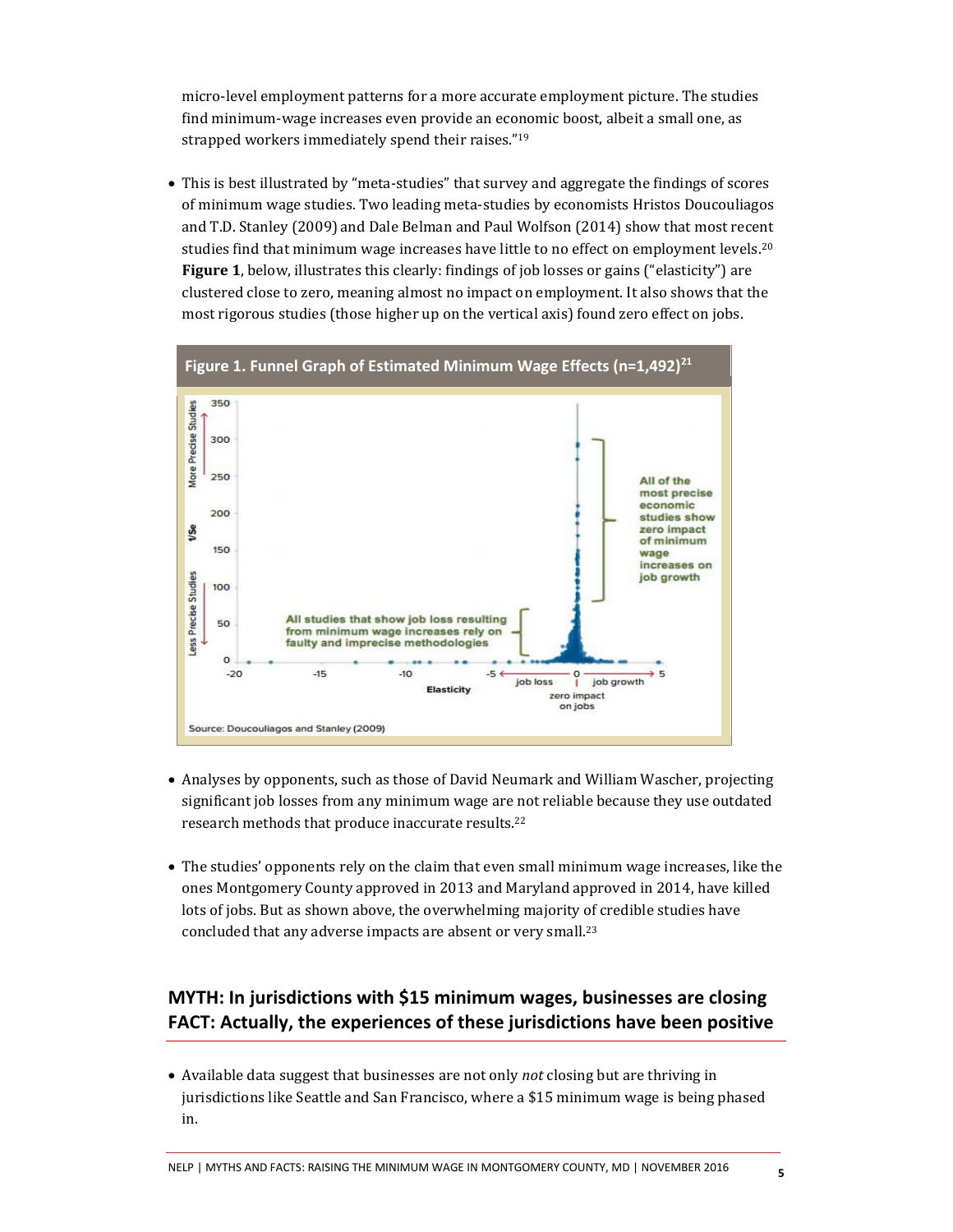- In Seattle, the first major city to adopt a \$15 minimum wage, the region's unemployment rate hit an eight-year low of 3.6 percent in August 2015, a few months after it began implementing its new wage floor. In contrast, the jobless rate for Washington State was a significantly higher 5.3 percent during that same month.<sup>24</sup> A few months later, in a frontpage story entitled, "Apocalypse Not: \$15 and the Cuts that Never Came," the *Puget Sound Business Journal* reported on "the minimum wage meltdown that never happened," explaining that Seattle's restaurant industry—one of the most affected by a higher wage floor—has continued to expand and thrive as the \$15 minimum wage phases in.<sup>25</sup> Moreover, since 2014, when Seattle adopted its trailblazing \$15 minimum wage, the number of food-services and beverage-industry business licenses issued in the city has increased by a healthy 6 percent.<sup>26</sup>
- In San Francisco, which is also raising its minimum wage to \$15 per hour, the restaurant industry is likewise booming. According to the Golden Gate Restaurant Association, "the metrics show that San Francisco has still seen record restaurant growth" despite a minimum wage increase and other factors affecting the restaurant industry.<sup>27</sup> San Francisco's experience with prior minimum wage increases offers further proof that wagefloor increases do not lead to economic catastrophe. After the adoption of a 2003 ordinance that indexed the city's minimum wage to inflation (thereby raising the wage floor each year), University of California researchers analyzed the effects of this policy in a 2007 study. They found that the higher wage had not led San Francisco employers to reduce either their employment levels or employee hours worked.28 A follow-up study in 2014 examined the combined impact on San Francisco employers of the city's minimum wage ordinance and of other city compensation mandates that cumulatively raised employment costs 80 percent above the level of the federal minimum wage. The study again found no adverse effects on employment levels or hours worked, instead finding that food service jobs grew about 17 percent faster in San Francisco than in surrounding counties during that same period.<sup>29</sup>

#### **MYTH: Eliminating the tipped subminimum wage would hurt restaurants FACT: Analyses show that** r**estaurants can adapt to One Fair Wage**

- The experiences of the seven One Fair Wage states—**California, Nevada, Oregon, Washington, Minnesota, Montana, and Alaska**—which do not allow for a lower subminimum tipped wage, as well as One Fair Wage cities like Seattle and San Francisco, show that both high minimum wage rates and the elimination of a subminimum tipped wage are economically manageable for restaurant employers.
- The tipped subminimum wage has not always existed, and it is not universal today.<sup>30</sup> Until 1966, federal law did not allow for a separate subminimum wage for tipped workers. But with the 1966 expansion of the federal Fair Labor Standards Act (FLSA) to cover hotel, motel, restaurant, and other leisure and hospitality employees who had previously been excluded from the FLSA, the law was amended to allow employers to pay tipped workers a subminimum wage of 50 percent of the full minimum wage.<sup>31</sup> In 1980, Congress raised the subminimum tipped wage to 60 percent of the full minimum wage, but returned it to 50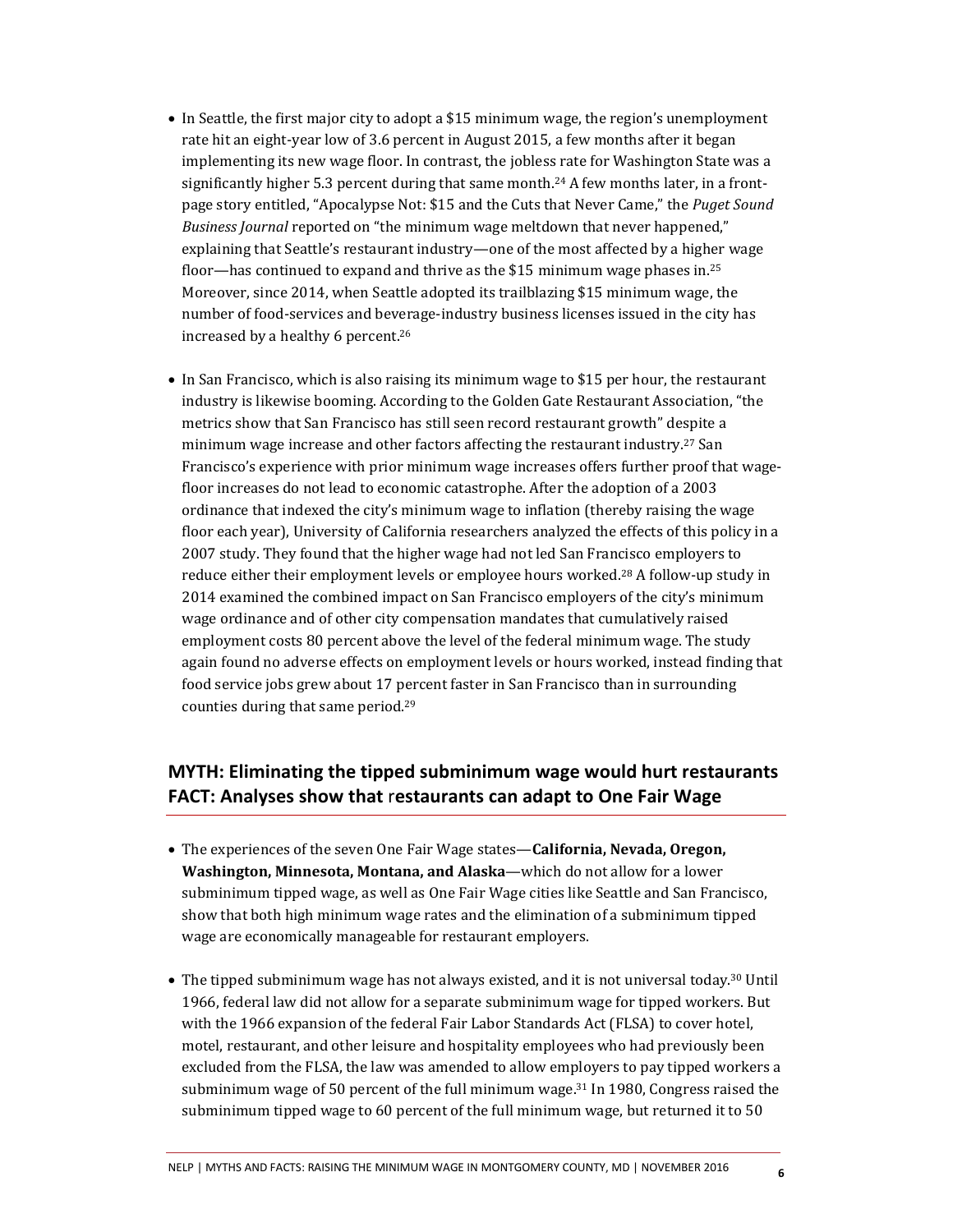percent in 1991. In 1996, bowing to pressure from the restaurant industry, Congress froze the federal subminimum tipped wage at \$2.13, decoupling it from the full minimum wage for the first time since its adoption.<sup>32</sup>

- Over the years, Maryland's and Montgomery County's tipped subminimum wage have increased to just a little above the federal rate. Nonetheless, they remain woefully low, at \$3.63 and \$4.00, respectively.<sup>33</sup>
- Notwithstanding federal law, **seven states**—**California, Nevada, Oregon, Washington, Minnesota, Montana, and Alaska**—**do not currently permit a subminimum wage for tipped workers**. Tipped workers in those One Fair Wage states receive the full minimum wage, and their tips function as a gratuity should: as additional income over and above their wages.
- **Maine and Flagstaff, AZ will soon join the seven One Fair Wage states.** In a historic victory for the One Fair Wage movement, voters in these two jurisdictions approved ballot initiatives in November 2016 that will raise the minimum wage to \$12 and \$15, respectively, and will gradually phase out the subminimum tipped wage. Maine and Flagstaff became the first state and city to eliminate the tipped subminimum wage in more than 30 years.<sup>34</sup>
- While opponents of the minimum wage often argue that eliminating the subminimum tipped wage would hurt restaurants, the fact is that the restaurant industries in the seven One Fair Wage states are seeing healthy growth. A 2015 study by Cornell University looked at the impact of minimum wage increases on restaurant employment and business growth levels over 20 years across the United States. It found that raising the regular and subminimum tipped wage increases restaurant industry wages but does not lead to "large or reliable effects on full-service and limited-service restaurant employment."<sup>35</sup>
- These conclusion apply to One Fair Wage States. In fact, analysis by the National Restaurant Association (NRA) shows that the restaurant industry is healthy in the states that do not have a subminimum tipped wage, and that sales in those states, on average, are projected to grow at an even faster rate than in many of the states that have retained a subminimum tipped wage. Restaurant employment in California, where the minimum wage is now \$10 per hour and will reach \$15 by  $2023<sup>36</sup>$  is projected to grow by 10.1 percent between 2016 and 2026.37 In Oregon—where the minimum wage is currently \$9.75 in most parts of the state (and \$9.50 in certain nonurban counties)38 and will increase to between \$12.50 and \$14.75 per hour over the next six years<sup>39</sup>—restaurant employment is projected to grow by 13.2 percent during that same period.<sup>40</sup> And in Washington State, where the minimum wage is \$9.4741 and voters will decide in November whether to increase the minimum wage to \$13.50 through a ballot initiative, $42$  restaurant employment is expected to grow by 12.6 percent.43 In contrast, restaurant employment in Maryland, which has retained a lower subminimum tipped wage, is projected to grow at a slower pace of 9.6 percent.<sup>44</sup>
- In terms of restaurant sales, projected 2016 sales for the seven One Fair Wage states average 6.1 percent—a rate that exceeds both the projected national average of 5.0 percent and Maryland's projected sales growth rate of 4.6 percent.<sup>45</sup>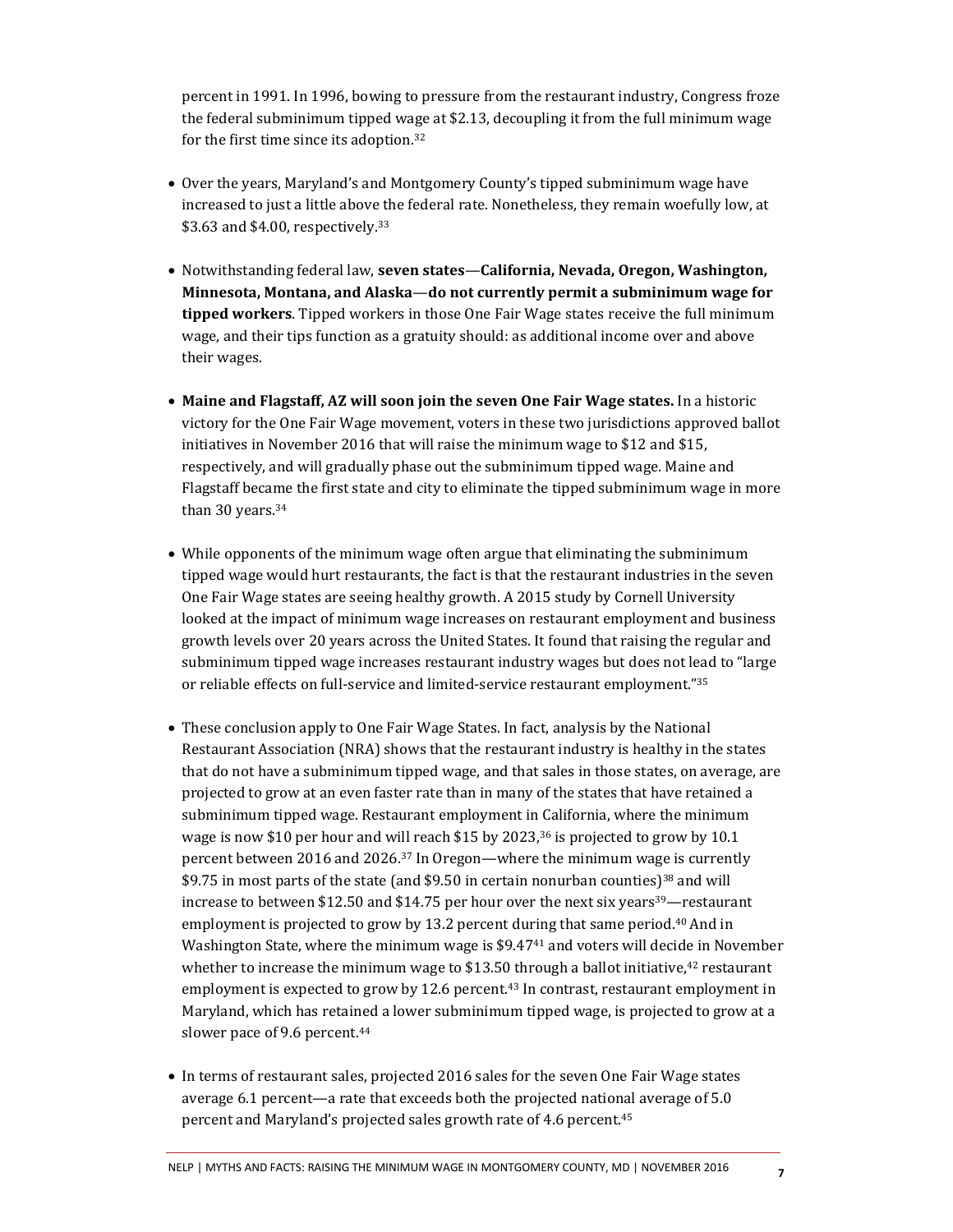In addition, the experience of Seattle and San Francisco—two cities that also do not allow a subminimum tipped wage and are in the process of raising their wage floor to \$15 per hour—add further proof that adopting a One Fair Wage for all workers is doable and beneficial for workers and businesses alike. In both of these cities, the restaurant industry is booming. (See "Myth: Eliminating the tipped subminimum wage would hurt restaurants," above.)

#### **Endnotes**

- 1. Michael Reich, Ken Jacobs, Annette Bernhardt, and Ian Perry, *The Proposed Minimum Wage Law for Los Angeles: Economic Impacts and Policy Options*, Center on Wage and Employment Dynamics, Institute for Research on Labor and Employment, University of California, Berkeley, March 2015[, http://irle.berkeley.edu/cwed/briefs/2015-01.pdf.](http://irle.berkeley.edu/cwed/briefs/2015-01.pdf)
- 2. See Michael Reich, Claire Montialoux, Sylvia Allegretto, Ken Jacobs, Annette Bernhardt, and Sarah Thomason, *The Effects of a \$15 Minimum Wage by 2019 in San Jose and Santa Clara County*, Center on Wage and Employment Dynamics, Institute for Research on Labor and Employment, University of California, Berkeley, June 2016[, http://irle.berkeley.edu/cwed/briefs/2016-03.pdf;](http://irle.berkeley.edu/cwed/briefs/2016-03.pdf) and Ken Jacobs, Annette Bernhardt, Ian Perry and Michael Reich, *Contra Costa County's Proposed Minimum Wage Law: A Proposed Impact Study*, Center on Wage and Employment Dynamics, Institute for Research on Labor and Employment, University of California, Berkeley, September 2015, http://www.irle.berkeley.edu/cwed/briefs/2015-03.pdf
- 3. Ibid., endnotes 1and 2.
- 4. Paul R. La Monica, "Popeyes CEO on Fast Food Wage Hickes: 'Life Will Go On,'" *CNN Money*, November 12, 2015, [http://money.cnn.com/2015/11/12/investing/fast-food-minimum-wage-popeyes/.](http://money.cnn.com/2015/11/12/investing/fast-food-minimum-wage-popeyes/)
- 5. *Economists in Support of a \$15 U.S. Minimum Wage as of 2020*, July 2015[, http://www.sanders.senate.gov/download/15](http://www.sanders.senate.gov/download/15-minimum-wage-petition?inline=file) netition?inline=file
- 6. See Robert Pollin and Jeannette Wicks-Lim, *A \$15 U.S. Minimum Wage: How the Fast-Food Industry Could Adjust Without Shedding Jobs*, January 2015[, http://www.peri.umass.edu/fileadmin/pdf/working\\_papers/Working\\_papers\\_351-400/WP373.pdf.](http://www.peri.umass.edu/fileadmin/pdf/working_papers/Working_papers_351-400/WP373.pdf)
- 7. Yannet Lathrop, *Impact of a \$15 Minimum Wage in Montgomery County, MD*, National Employment Law Project, July 8, 2016, [http://nelp.org/content/uploads/Fact-Sheet-Impact-of-15-Minimum-Wage-Montgomery-MD.pdf.](http://nelp.org/content/uploads/Fact-Sheet-Impact-of-15-Minimum-Wage-Montgomery-MD.pdf)

- 9. U.S. Department of Labor, *Minimum Wage Mythbusters*[, https://www.dol.gov/featured/minimum-wage/mythbuster.](https://www.dol.gov/featured/minimum-wage/mythbuster)
- 10. International Labour Organization, *Can Minimum Wages Help Rebalance the Economy?* August 12, 2013, [http://www.ilo.org/newyork/voices-at-work/WCMS\\_219658/index.htm.](http://www.ilo.org/newyork/voices-at-work/WCMS_219658/index.htm)
- 11. National Employment Law Project, *A \$15 Minimum Wage Offers Broad Benefits for Workers, Businesses, and Montgomery County's Economy*, July 2016[, http://www.nelp.org/content/uploads/Policy-Brief-15-Minimum-Wage-Benefits-for-Workers-Business-](http://www.nelp.org/content/uploads/Policy-Brief-15-Minimum-Wage-Benefits-for-Workers-Business-Montgomery-County.pdf)[Montgomery-County.pdf.](http://www.nelp.org/content/uploads/Policy-Brief-15-Minimum-Wage-Benefits-for-Workers-Business-Montgomery-County.pdf) Analysis not possible at the county level.

- 13. National Employment Law Project, *City Minimum Wage Laws: Recent Trends and Economic Evidence*, April 2016, [http://nelp.org/content/uploads/City-Minimum-Wage-Laws-Recent-Trends-Economic-Evidence.pdf.](http://nelp.org/content/uploads/City-Minimum-Wage-Laws-Recent-Trends-Economic-Evidence.pdf)
- 14. Economic Policy Institute, *State Tables: Characteristics of Workers Who Would be Affected by Increasing the Federal Minimum Wage to \$12 by July 2020*, May 7, 2015[, http://www.epi.org/files/2015/revised-minimum-wage-state-tables.pdf.](http://www.epi.org/files/2015/revised-minimum-wage-state-tables.pdf)

15. Ibid.

16. Ibid

17. Ibid

18. Economic Policy Institute, *Family Budget Calculator*[, http://www.epi.org/resources/budget/.](http://www.epi.org/resources/budget/) Budgets are in 2014 dollars.

- 19. Editorial Board, "Raise the Minimum Wage," *Bloomberg*, April 18, 2012[, https://www.blomberg.com/view/articles/2012-04](https://www.blomberg.com/view/articles/2012-04-16/u-s-minimum-wage-lower-than-in-lbj-era-needs-a-raise) e-lower-than-in-lbj-era-needs-
- 20. National Employment Law Project, *Minimum Wage Basics: Employment and Business Effects of Minimum Wage Increases*, September 2015, http://nelp.org/content/uploads/Minimum-Wage-Basics-Busine

21. Ibid.

22. Ibid.

23. Ibid.

- 24. Coral Garnick, "Seattle Jobless Rate Hits 8-Year Low in August," *The Seattle Times*, September 16, 2015, [http://www.seattletimes.com/business/local-business/state-jobless-rate-stays-steady-at-53-percent-in-august.](http://www.seattletimes.com/business/local-business/state-jobless-rate-stays-steady-at-53-percent-in-august)
- 25. Jeanine Stewart, "Apocalypse Not: \$15 and the Cuts that Never Came," *Puget Sound Business Journal*, October 23, 2015, [http://www.bizjournals.com/seattle/print-edition/2015/10/23/apocolypse-not-15-and-the-cuts-that-never-came.html.](http://www.bizjournals.com/seattle/print-edition/2015/10/23/apocolypse-not-15-and-the-cuts-that-never-came.html)

<sup>8.</sup> Ibid.

<sup>12.</sup> Ibid.